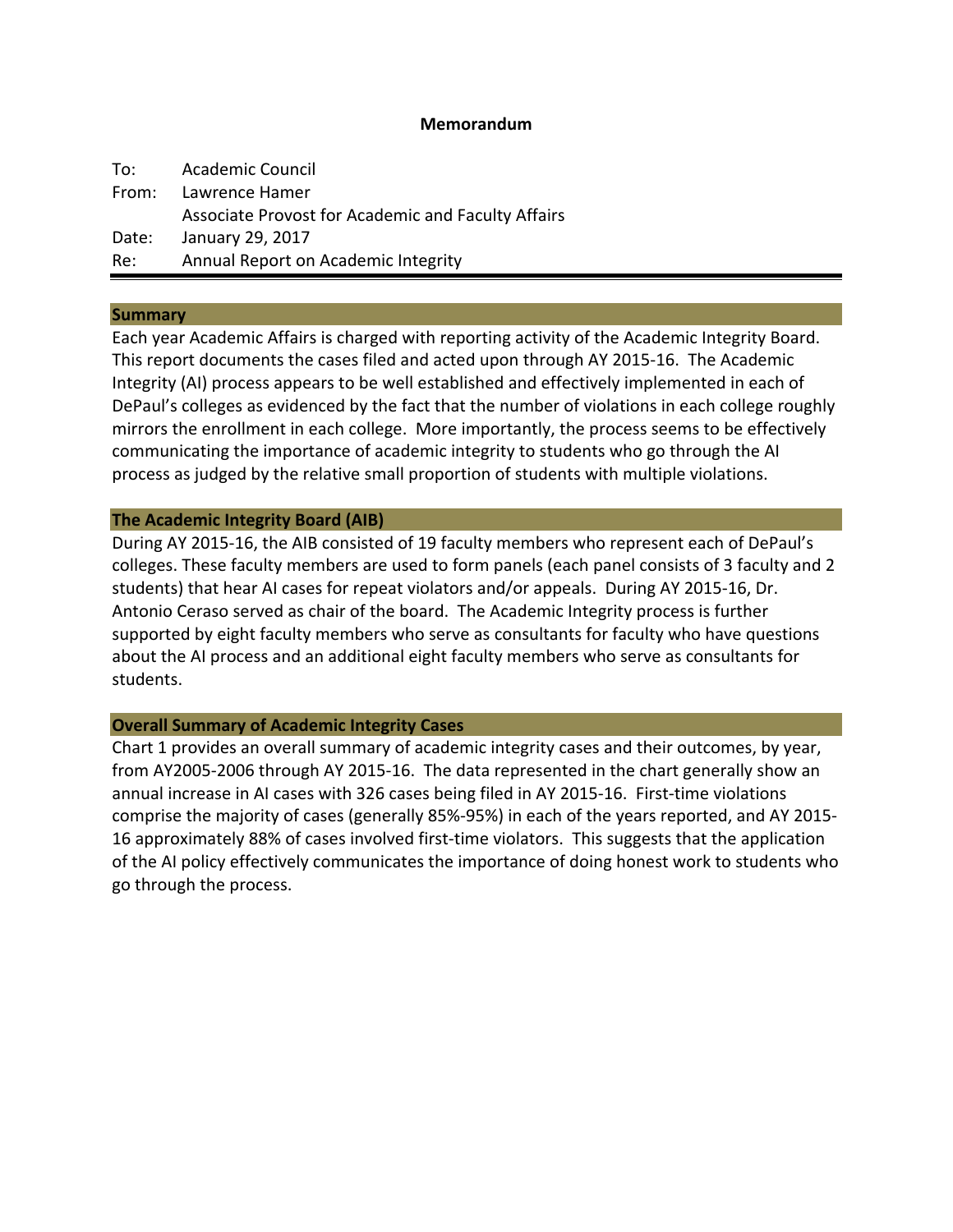

## **Violations by College**

Chart 2 presents the distribution across colleges of the students who committed the 326 violations that occurred in AY 2015-16 and the distribution across colleges of DePaul's student enrollment. This chart shows that approximately 75% of the violations are committed by students in BUS, CDM, and CSH and that students whose home college is CSH or CDM were over-represented among the pool of violators. Chart 3 presents the distribution across colleges of the courses in which the violations occurred in AY 2015-16. This chart shows that nearly 75% of violations occur in CDM, CSH, and LAS should be noted that these three colleges are major contributors of courses to the LSP program; It should be noted that the data summarized in Charts 2 and 3 are not collected at a sufficient level of specificity to indicate whether or not the violations occur primarily from students taking courses in their home college.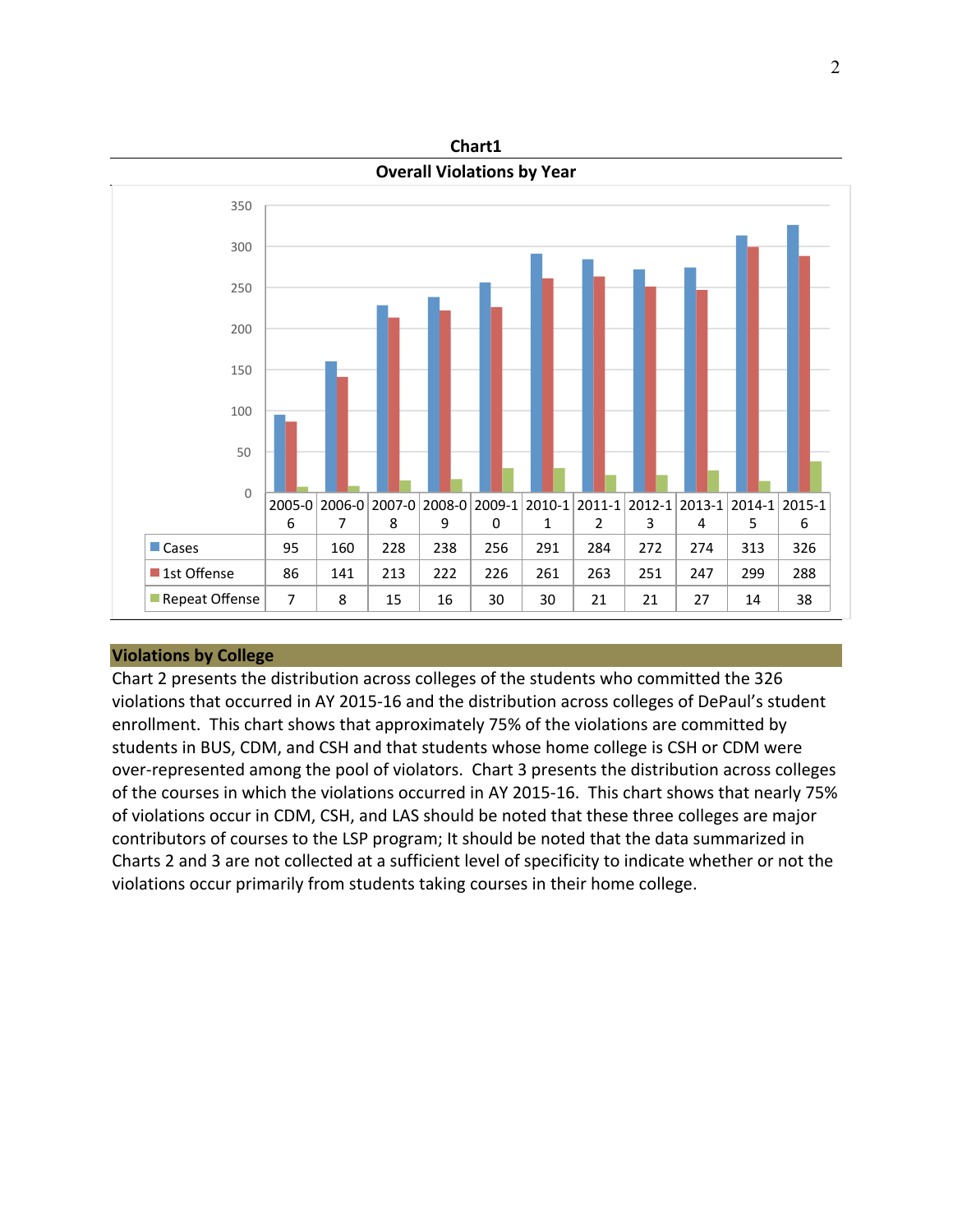



**Chart 3**

# **Violations and Board Sanctions**

Chart 4 presents information about the types of academic integrity violations that occurred during AY 2015-16. The chart shows that majority of violations are plagiarism, and the vast majority of plagiarism violations are committed by students who had not previously violated the AI policy. This suggests that the AI process encourages students to learn to not plagiarize.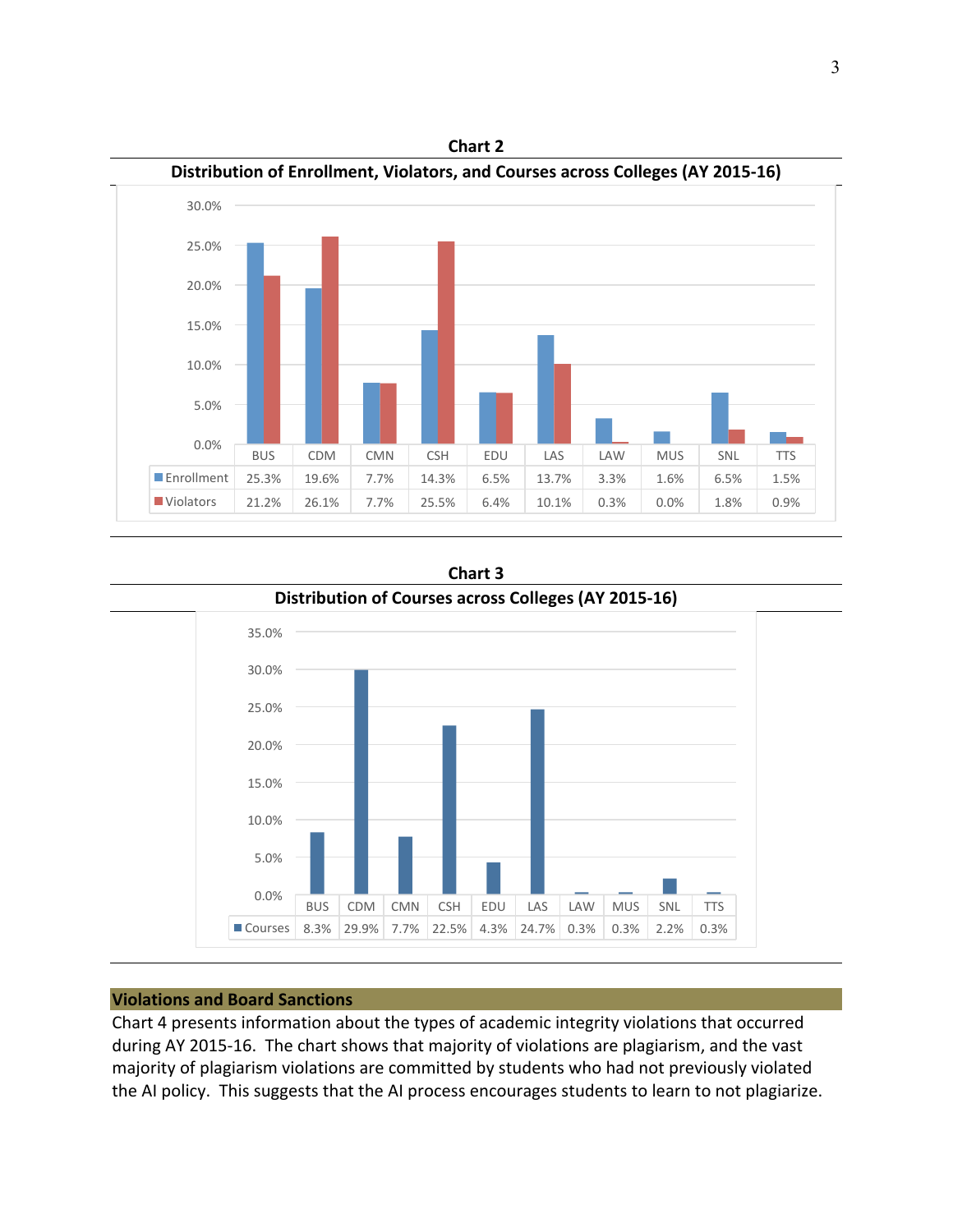However, the data also reveal that the majority of cheating cases (88%) are committed by students who have previously violated the AI policy.



**Chart 4**

Relatedly, Chart 5 presents information about the types of board sanctions that resulted from the violations that occurred in AY 2015-16. These sanctions result from hearings, and the hearings normally occur for students who have committed a violation after having committed a violation previously in the time as a DePaul student. All students who commit violations within the context of a class (all but two violations in AY 2015-16) are subject to sanctions given by the instructor which may be as severe as a failure in the course. However, sanctions that go beyond the scope of the course (such as those presented in Chart 5) may only be given by the Academic Integrity Board. In addition to the sanctions listed in Chart 5, board sanctions can also include dismissal and degree revocation. However, neither of these two sanctions were given as a result of violations that occurred in AY 2015-16.